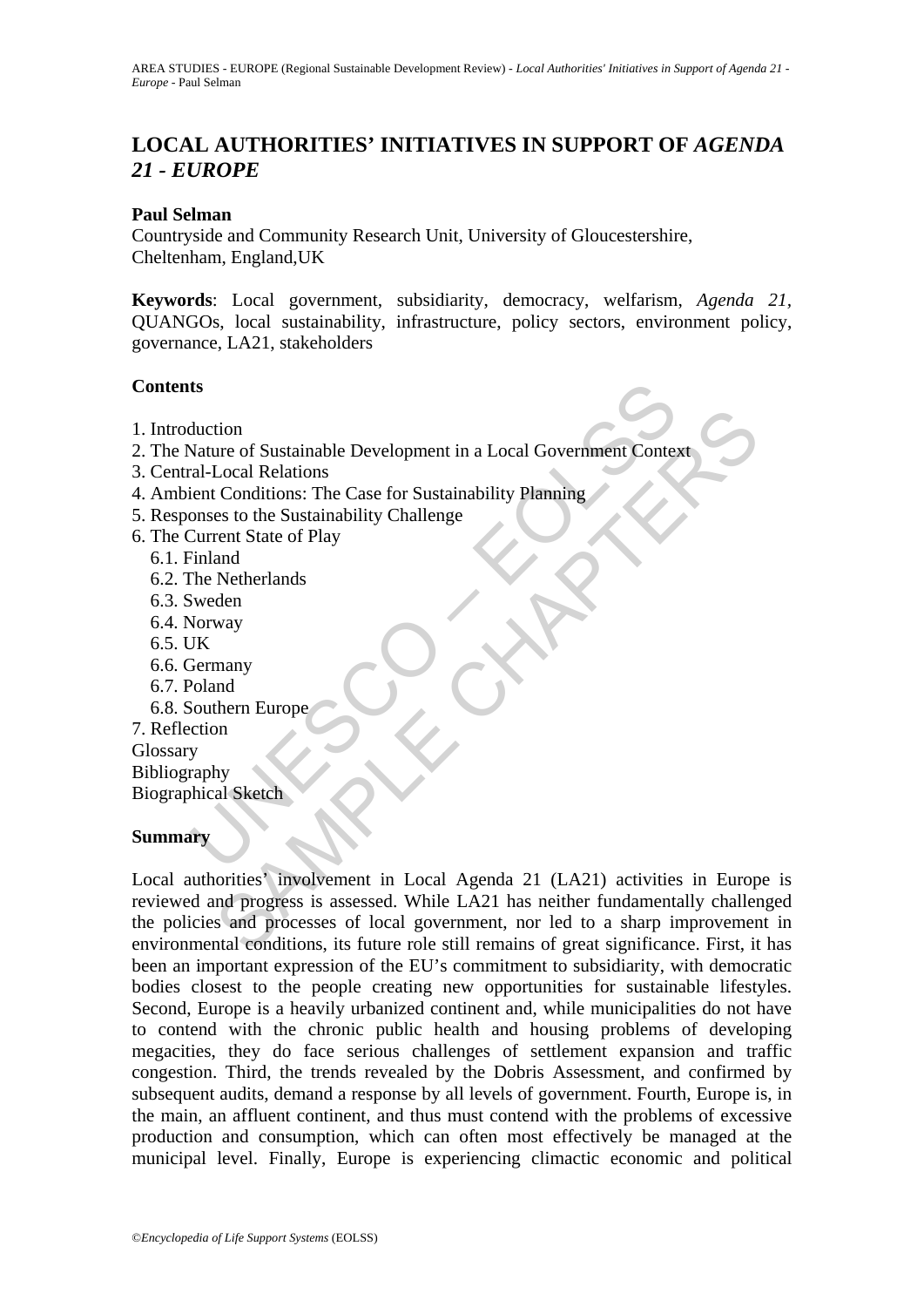change. Against this background, LA21 appears neither to have led to a transformation in local government nor to a major improvement in environmental conditions. Nevertheless, there are reasons to be positive about the future influence of LA21. These include its role in relation to urban expansion and traffic congestion in the heavily urbanized continent of Europe, in relation to production and consumption in an affluent continent, and in relation to environmental change.

## **1. Introduction**

ment and Development, 1992) sought to ensimme the principle<br>ment in public and crypract actions. Chapter 28 of the frameworth to Local Authorities' Initiatives in Support of Agenda 21. This<br>red that many of the ambitions o Internationally, *Agenda 21* (the framework document of the UN Conference on Environment and Development, 1992) sought to enshrine the principle of sustainable development in public and corporate actions. Chapter 28 of the framework document referred to *Local Authorities*' *Initiatives in Support of Agenda 21*. This brief chapter recognized that many of the ambitions of the Earth Summit could only be implemented through the mechanisms of local government. In essence, it sought an effective style of action planning which delivered a range of adequately funded environmental services and environment friendly utility services, at the municipal level, through a democratically accountable process.

Example the absorber and the integration of the state of the state of the and Authorities' Initiatives in Support of Agenda 21. This brief chan that many of the ambitions of the Earth Summit could only be impleme mechanis Europe is characterized by a long history of municipal governance and civic pride, deep or rapidly maturing traditions of democracy, sophisticated town planning and public health legislatures, and the longest-established pollution control measures in the world. It is somewhat surprising that *Local Agenda 21* (LA21), as it has become known, has had such a significant effect, and that so much of contemporary local environmental practice has been found wanting when measured against the canons of sustainable development.

In fact, local responses to the challenge of UNCED have tested European municipal administrations in a number of fundamental ways. These include:

- 1. A requirement for the integration of policies and processes related to economy, society, and the environment, which conflicts with the strong traditions of professional baronies and governmental departmentalism;
- 2. The tensions between a system of political legitimation which relies on representative democracy, in contrast to LA21's emphasis on participatory democracy and deliberative processes;
- 3. An approach to land-use planning which is ends-focused (i.e. sets a number of targets and actions to be achieved within a specific time period), in contrast to one which is traditionally means-focused (i.e. based on a suite of policy statements, which set out general ways in which decisions are to be taken and proposals approved); and
- 4. The need to respond to sustainability challenges through a strategy of social learning, in which collective deliberation is facilitated by the fusion of expert and citizen science, creating tensions with the expert-led traditions of Europe's relatively elitist democracies.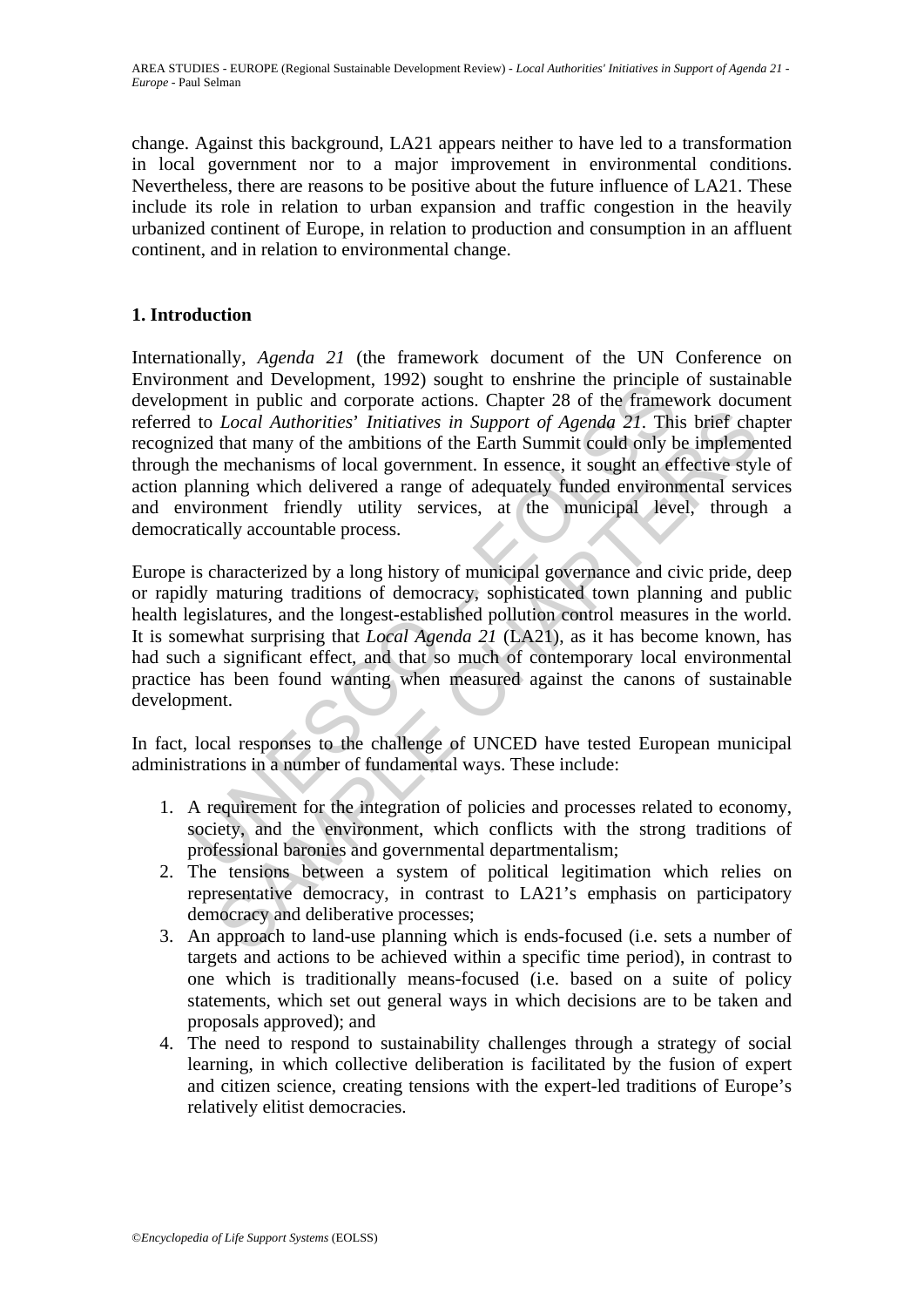These factors represent fundamental breaks with past practice and form part of a pervasive program of social and political modernization. Whilst LA21s have often in practice been rather flimsy and superficial, they should nonetheless be seen not as a bolt-on to existing environmental programs, but as part of a sea change in modes of policy delivery.

This review of local responses to *Agenda 21* in Europe differs to some degree from the more scientific chapters in this volume. Instead, the discussion assumes that pressures, states, and diagnoses are largely acknowledged prior to the production of LA21s, and so focuses on the response phase. This last phase represents a means of addressing a corpus of cognate issues in an integrated and holistic manner. However, initial consideration is given to the sustainability pressures associated with functionalist traditions of environmental, economic, and community planning, which have given rise to new styles of sustainability planning. Moreover, while LA21s are the main focus, it should also be noted that the philosophy of sustainable development has influenced local policy and practice more generally.

and in a given to the sustainability plessues associated with<br>as of environmental, economic, and community planning, which<br>styles of sustainability planning. Moreover, while LA21s are the<br>also be noted that the philosophy les of sustainability planning. Moreover, while LA21s are the main focuse of sustainability planning. Moreover, while LA21s are the main focuse of be noted that the philosophy of sustainable development has influer and pr At the outset, the *objective* of the chapter is to examine the interpretation of sustainable development at the local level in a number of European countries, and to explore the ways in which this has influenced the nature of various responses. The specific *pressures* and *activities* operating to inhibit the production and implementation of local sustainability strategies are primarily those of inadequacies in inherited administrative structures and legal frameworks. These limitations comprise a lack of "joined-up thinking" with respect to the elements of sustainable development, a lack of fitness of central and local government for sustainability planning, the lack of local government capacity (legislative and financial) to pursue key sustainability imperatives, the lack of political priority and will at all levels of government, and a lack of collaboration between local authorities and other agents of change.

The pressures associated with disintegrated policy and practice are gradually leading to a *state/condition* change in which holistic action becomes more feasible. For example, local government is increasingly inclined to instigate cross-departmental working parties and corporate green policies, and thus gradually to break down policy "silos." In addition, a number of national and international organizations assist with the networking of knowledge and good practice, stimulating cross-disciplinary and outward-looking attitudes. These include, preeminently, the International Council for Local Environmental Initiatives (ICLEI), and domestic organizations such as Norway's Forum for Eco-municipalities and the UK's Improvement and Development Agency (IDeA, formerly the Local Government Management Board).

The *diagnosis* is then made that traditional means of local government are unequal to the task of delivering sustainable development, so that more innovative measures are necessary. While Local Agenda 21 has made a timely contribution to integrated action, its uptake has been extremely uneven. To an extent, all European governments have concluded that their regulatory apparatus is already extremely elaborate and that Local Agenda 21 may be superfluous. Nevertheless, some have acknowledged that an adequate response to the challenges of sustainable development requires extant protection measures to be streamlined, partnerships to be forged between governmental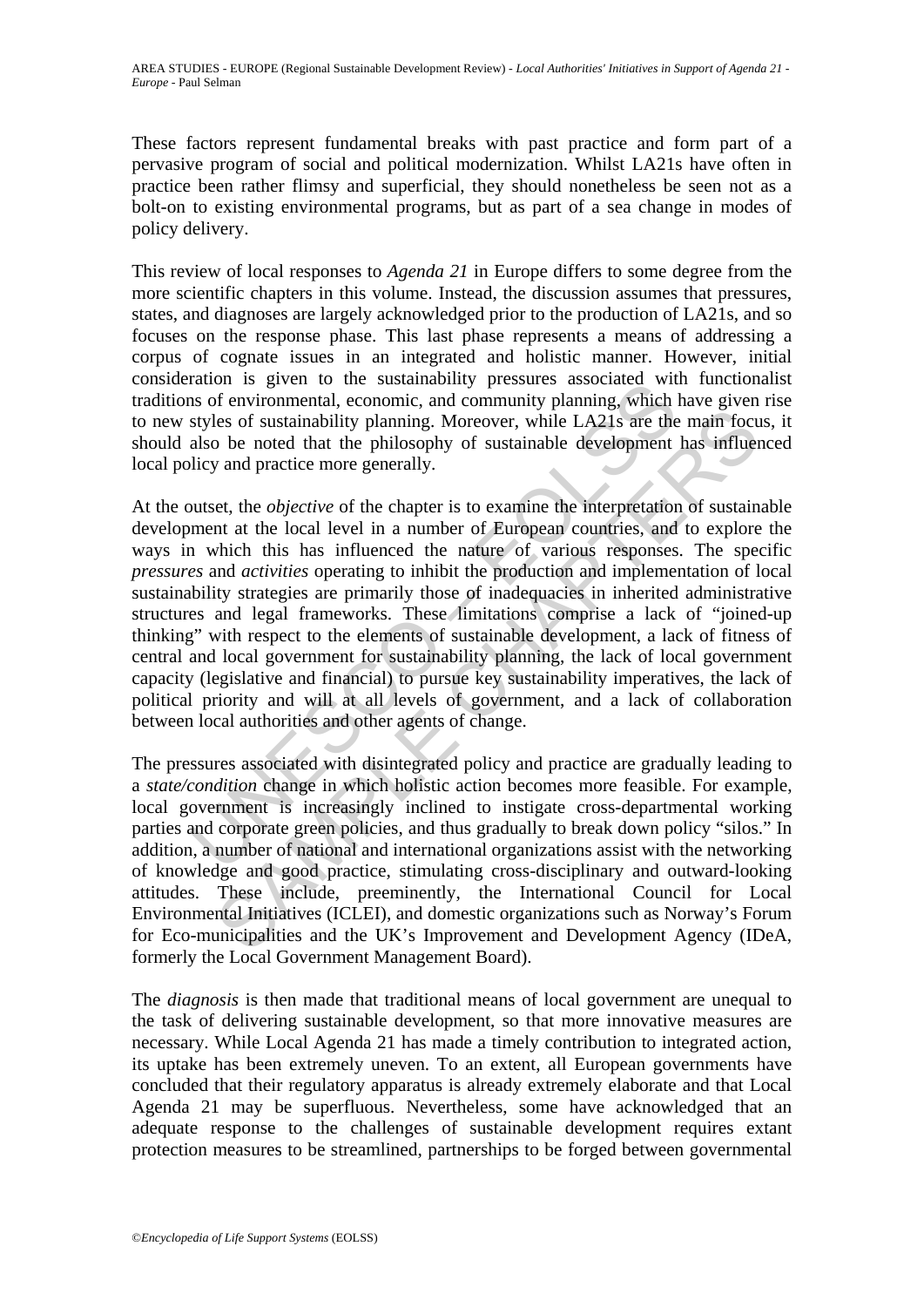and nongovernmental bodies, and environmental and socioeconomic objectives to be pursued in a mutually reinforcing fashion.

Not surprisingly, there has been a spectrum of responses to *Agenda 21* at the local level. In some cases, local government has taken a strong lead and has assured top-level political and administrative commitment to the production and implementation of its LA21. Elements of a comprehensive response have typically entailed: the instigation of roundtables responsible for identifying adverse trends and promoting innovative policies; the inclusion of citizens and stakeholders in policy design and delivery; adjustments to the preparation and implementation of planning documents; the inclusion of business attitudes and needs; preparation of sustainability strategies; collection of comprehensive information on environmental and socioeconomic indicators; and implementation of flagship projects. Some responses, by contrast, have been minimalist, entailing little more than a perfunctory document and a re-badging of existing projects. Across Europe as a whole, most municipalities have made no response at all, despite UNCED's target of 60% participation by 1996.

eminimation of environmental and societion<br>tentation of flagship projects. Some responses, by contrast, have be<br>glittle more than a perfunctory document and a re-badging of ex-<br>Europe as a whole, most municipalities have m the more than a perfunctory document and are-badging of existing projective the more than a perfunctory document and a re-badging of existing projection operation by 1996.<br>
the preceding discussion has emphasized the role Although the preceding discussion has emphasized the role of local government in relation to sustainable development, it is important to remember that municipal administrations have only limited powers of direct intervention. Consequently, local responses must rely on the concept of governance rather than government, that is they must acknowledge that political goals in complex societies and economies can no longer be achieved solely by state action, but must rely on partnership and collaboration within public, private, and voluntary alliances. Thus, local authorities must seek to achieve many of their sustainable development goals through a wider constellation of interests. While the emphasis in this chapter is on local authorities, some attention is consequently also paid to the facilitative role of stakeholders who are nonlocal or nonauthoritative.

## **2. The Nature of Sustainable Development in a Local Government Context**

It is unlikely that society will ever agree upon a universally acceptable definition of sustainable development. For pragmatic reasons, national governments typically adopt the Brundtland definition, perhaps modifying it to suit particular applications such as forestry or transport policy. However, with respect to LA21, a key feature is that local people must feel ownership of the strategy if it is to gain popular support, and so the definition of sustainability must be both compatible with national statements and yet locally negotiated. Indeed, several surveys have revealed widespread public ignorance of sustainable development as a concept and general hostility toward its associated jargon. Local authorities, therefore, have tended to redefine sustainable development, and often refer to their LA21s by a more user-friendly term. Official and academic definitions of sustainable development are often eschewed in favor of plain language accounts of amenity and livability. This tendency is even more pronounced in countries that have a high degree of "legal localism," or where local authorities possess a power of general competence, and can pursue the local public good on matters where they lack an explicit legal power or duty, without risk of acting *ultra vires*. Increasing local autonomy of this nature is now encouraged by the EU's commitment to subsidiarity (devolving power as close as possible to citizens, within national and strategic constraints). Consequently, the greater the degree of devolution of environmental,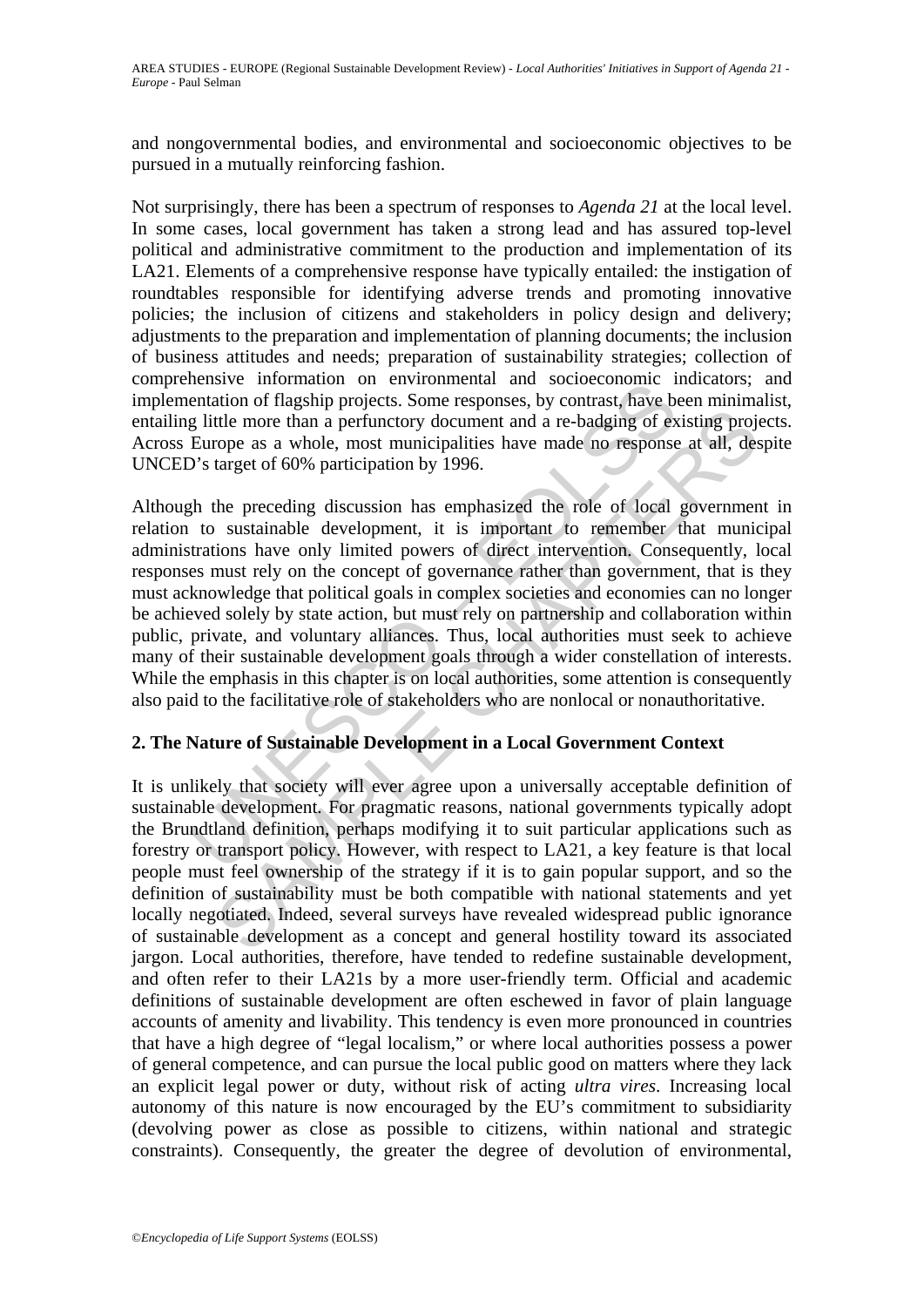social, and economic policy responsibility, the greater the probable fluidity in the definition and interpretation of sustainable development. In some cases, local discourses are likely to be heavily protectionist and defensive of environmental amenities; in others, they are more flagrant in their courtship of inward economic investment.

Fight between environmental concerns, continued application in terms<br>right between environmental concerns, continued economic gro-<br>ment/quality of life. Within this context, the purpose of *Agenda*<br>reloping the world's eco Although characterized by legal centralism and a reluctant parliamentary attitude toward subsidiarity, the UK is nevertheless a good exemplar of the types of local response to *Agenda 21*, by virtue of the sheer number of strategies and plans that have been produced. As an example of the flexibility in interpreting sustainable development, one LA21 in the north of England avoids a specific definition, instead repeating those of the Brundtland Report and national countryside agencies, and using generic and userfriendly forms of words. Thus, it describes its particular approach in terms of getting the balance right between environmental concerns, continued economic growth, and social development/quality of life. Within this context, the purpose of *Agenda 21* is described as: "developing the world's economies and enhancing the social lifestyles we all desire, without destroying the natural assets and resources of the planet we live on" (from Wigan Metropolitan Borough Council's LA21 in 2000).

Interpret and tracks are the process and the method and the section<br>privative of the number of  $\Lambda$  and  $\Lambda$  and  $\Lambda$  and  $\Lambda$  and  $\Lambda$  and  $\Lambda$  and  $\Lambda$  and  $\Lambda$  and  $\Lambda$  and  $\Lambda$  and  $\Lambda$  and  $\Lambda$  and  $\Lambda$  and  $\Lambda$  and It goes on to state that: "Agenda 21 recognized that we will never achieve that fine balance (often referred to as 'sustainable development') without involving every country, every governing body, every decisionmaker in every organization, business, industry and trades union, every scientist, designer and teacher and all the world's farmers and individual citizens and consumers".

Reference to LA21 is made almost obliquely, and the authors simply state that the message of UNCED has been: ". . . translated into a local agreement (a local *Agenda 21)* between all partners in the process about exactly what needs to be done locally to ensure that the planet bequeathed to future generations is at least as healthy, as rich in resources, and as diverse in natural assets as the one we now enjoy."

This particular example is fairly typical of the ways in which municipalities have sought to tailor *Agenda 21* to the lifestyles and political ethos of their areas, without deterring local citizens by the use of professional jargon, or potential business investors by the adoption of antidevelopment language.

The other principal way in which *Agenda 21* has been reconciled with geographically specific circumstances is through modification of the normal business of local government, such as the production of corporate and land-use plans. This is particularly significant when considering the direct and service effects of local government: namely, the impact which the local authority's own resource consumption has on the environment, and those indirect impacts associated with the ways their policies influence other agents' activities. Consequently, green audits (often conducted under the framework of ISO14001) reflect a twin necessity for local authorities to put their own house in order and to influence the activities of their suppliers and clients.

In the UK, land-use plans must conform to national legislation and direction, but local practice has been significantly influenced by the principles of sustainable development policy. Most significantly, central government's guidance on planning policy to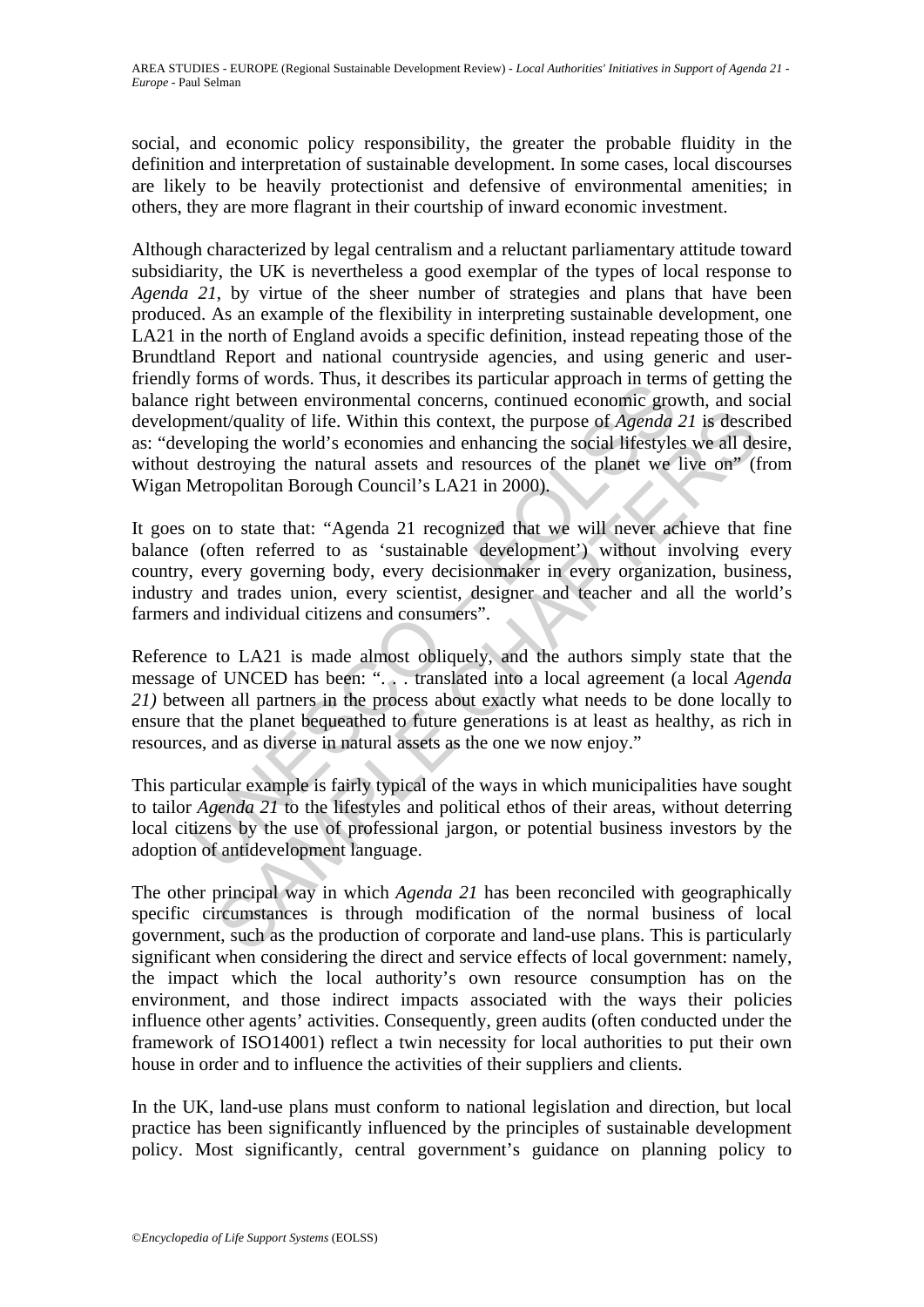municipalities has been extensively rewritten to accommodate these new priorities. Inevitably, the guidance is phrased in flexible terms that reflect the contestation of UNCED principles between developers and conservationists. Local authorities have not necessarily been fundamentally greened but have certainly become more attuned to the delicately poised arguments embodied in national policy guidance. For example, one structure (strategic land use) plan in the west of England sets out its mission as: "planning for change in ways that protect and enhance the distinctive environmental qualities of the County which will assist in attracting new investment and jobs, improving the quality of life of existing residents and protecting the environment for future generations" (from Gloucestershire County Council's revised structure plan in 2000).

An example of a corporate plan from the UK is illustrated by an example from the south of England (from Richmond Borough Council's corporate plan 2000), which states the Council's Mission in the following terms:

We aim to enable the residents of Richmond upon Thames to share in a sustainable society which maintains the Borough's special environment, enhances services, employment, commercial life and recreation, and minimizes the use of resources, now and in the future. We will try to make this happen by:

- balancing issues of environment, empowerment and economy;
- working together with local people, whether as individuals or through local societies, the business community and voluntary groups; and
- internally developing a management agenda which delivers the Council's aims, based on the principles of Best Value.

mple of a corporate plan from the UK is illustrated by an example and (from Richmond Borough Council's corporate plan 2000), w<br>
's Mission in the following terms:<br>
to enable the residents of Richmond upon Thames to share i (from Richmond Borough Council's corporate plan 2000), which states<br>
Mission in the following terms:<br>
enable the residents of Richmond upon Thames to share in a sustain<br>
hich maintains the Borough's special environment, en (Pressures to modernize have latterly been imposed on the UK's local authorities through a requirement to achieve Best Value in its services—which can entail demonstrating sustainable development performance). This is a more sophisticated concept than the previous financial discipline of accepting the least cost tender, and requires a community consultation process to justify the selection of options which deliver multiple benefits in an efficient manner.)

The Council subsequently claims that its work program will be based on the principles of sustainable development. Thus, the local authority commits itself to agreeing to a set of priority areas each year on which its resources will be focused, and these broadly reflect a sustainability ethos (e.g., lifelong learning, environment and economy, healthy living and antipoverty, community safety, and community governance).

TO ACCESS ALL THE **24 PAGES** OF THIS CHAPTER, Visit[: http://www.eolss.net/Eolss-sampleAllChapter.aspx](https://www.eolss.net/ebooklib/sc_cart.aspx?File=E1-53-27)

<sup>-</sup> 

<sup>-</sup>  -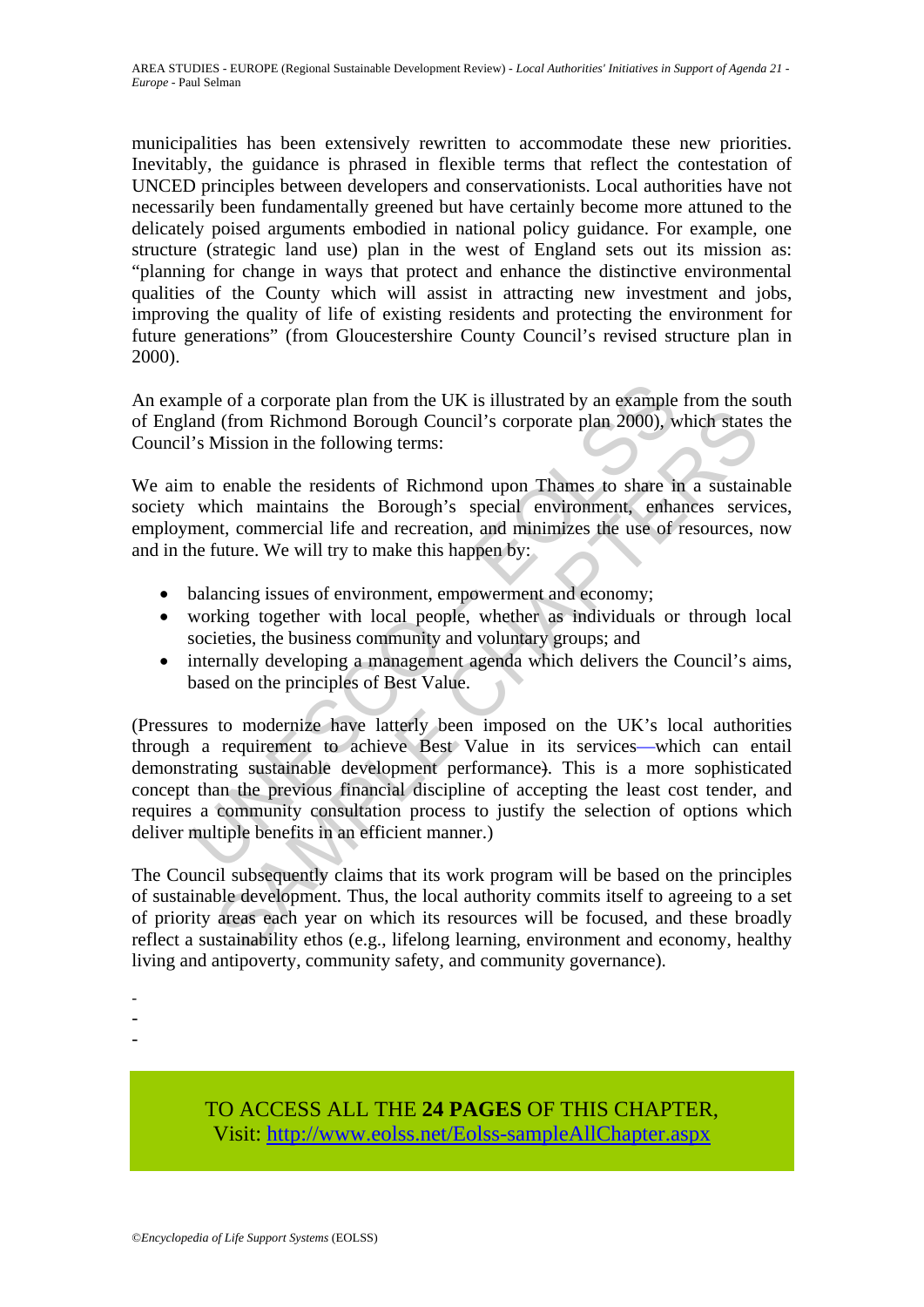### **Bibliography**

Aall C. (1998). Norway: Confronting the Inertia of Existing Reforms. *From the Earth Summit to Local Agenda 21: Working Towards Sustainable Development* (ed. W.M. Lafferty and K. Eckerberg), pp. 76– 105 . London: Earthscan. [See annotation to Lafferty and Eckerberg below.]

Beuermann C. (1998). Germany: Five Years After Rio and Still Uphill All the Way? *From the Earth Summit to Local Agenda 21: Working Towards Sustainable Sevelopment* (ed. W.M. Lafferty and K. Eckerberg), pp. 106–139. London: Earthscan,. [See annotation to Lafferty and Eckerberg below.]

Bishop K., Flynn A. and Marsden T. (2000). Editorial Introduction. *Journal of Environmental Policy and Planning* **2**(1).

Bond A.J., Mortimer K.J. and Cherry J. (1998). The Focus of Local Agenda 21 in the United Kingdom. *Journal of Environmental Planning and Management* **41**(6). [Reports on research into the balance between economic, social, and environmental considerations in sustainable development in the UK.]

Brown L. et al. (1999). *State of the World—Millennium Edition*. Norton.

Coenen H.J.M. (1998). The Netherlands: Subsidized Seeds in Fertile Soil. *From the Earth Summit to*  Local Agenda 21: Working Towards Sustainable Development (ed. W.M. Lafferty and K. Eckerberg), pp. 106–139. London: Earthscan. [See annotation to Lafferty and Eckerberg below.]

Department of Environment (DoE) (1990). *This Common Inheritance*, Cm 1200. London: HMSO. [Watershed White Paper committing the UK to a coherent environmental policy.]

Department of Environment, Transport and the Regions (1999). *A Better Quality of Life*. London: DETR. [Official UK strategy for sustainable development.]

Eckerberg K. and Forsberg B. (1998). Implementing Agenda 21 in Local Government: The Swedish Experience, *Local Environment* **3**(3), 333–349. [Reports on the achievements of a number of local sustainability initiatives.]

2(1).<br>
1, Mortimer K.J. and Cherry J. (1998). The Focus of Local Agenda 21 in the Corromomental Planning and Management 41(6). [Reports on research corromental Planning and Management 41(6). [Reports on research eccession Iontimer K.J. and Cherry J. (1998). The Focus of Local Agenda 21 in the United King<br>
Environmental Planning and Management 41(6). [Reports on research into the bat<br>
iontine, social, and environmental considerations in sust Eckerberg K., Forsberg. B. and Wickenberg P. (1998). Sweden: Setting the Pace with Pioneer Municipalities and Schools. *From the Earth Summit to Local Agenda 21: Working Towards Sustainable Development* (ed. W.M. Lafferty and K. Eckerberg), pp. 45–75. London: Earthscan. [See annotation to Lafferty and Eckerberg below.]

European Environment Agency (1999). *Environment in the European Union at the Turn of the Century*. Copenhagen: EEA.

Fousekis P. and Lekakis J.N. (1997). Greece's Institutional Response to Sustainable Development. *Environmental Politics* **6**(1), 131–152. [Realistic account of response to sustainable development, with an emphasis on the role of local government.]

Gibbs D., Longhurst J. and Braithwaite C. (1998). Struggling with Sustainability: Weak and Strong Interpretations of Sustainable Development Within Local Authority Policy, *Environment and Planning A* **30**. [Analysis of contradictions in the interpretation of sustainable development within national policy.]

Gloucestershire County Council (undated). County web site <www.gloscc.gov.uk>.

Grochowalska J. (1998). The Implementation of Agenda 21 in Poland. *European Environment* **8**(3), 79– 85. [Paper reviewing national and local responses to sustainable development in Poland.]

Hewitt N. (1995). *European Local Agenda 21 Planning Guide. How to Engage in Long-Term Environmental Action Planning Towards Sustainability.* Brussels: European Sustainable Towns and Cities Campaign. [Manual giving systematic advice on the stages in preparing local sustainability strategies.]

ICLEI (undated). *European Local Agenda 21 Programme.* <www.iclei.org/europe/la21/home.htm>.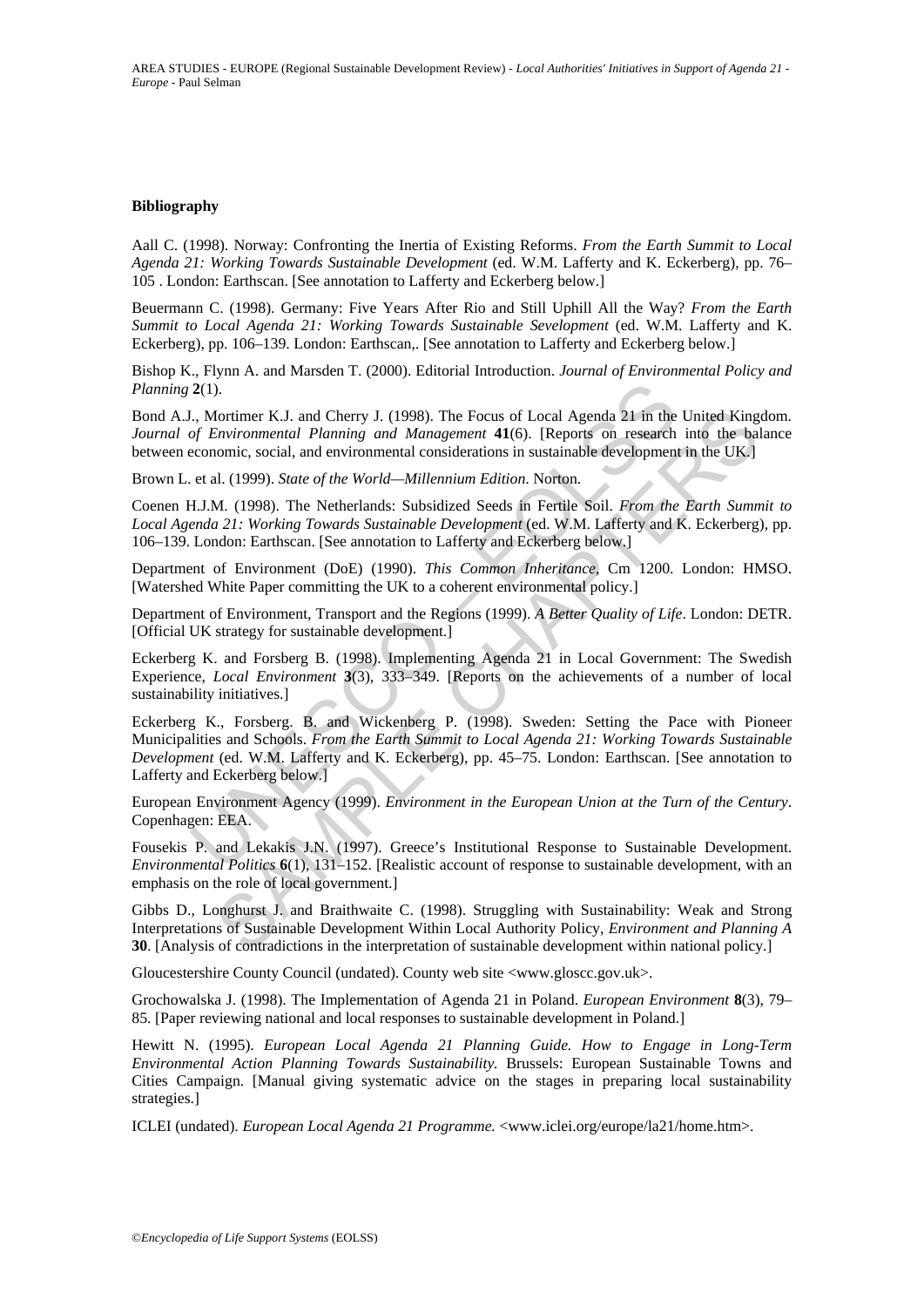International Council for Local Environmental Initiatives (1997a). *Local Agenda 21 Survey: A Study of Responses by Local Authorities and Their National and International Associations to Agenda 21*. New York: ICLEI. [International survey of local government responses to the Earth Summit.]

International Council for Local Environmental Initiatives (1997b). *Local Government Implementation of Agenda 21*. Toronto: ICLEI, Toronto. [As above.]

Lafferty W.M., ed. (2001). *Sustainable Communities in Europe*. London: Earthscan.

Lafferty W.M. and Eckerberg K., eds. (1998). *From the Earth Summit to Local Agenda 21: Working Towards Sustainable Development*. London: Earthscan. [A wide-ranging collection of commissioned papers on European national responses to Local Agenda 21.]

Lafferty W.M. and Eckerberg K., eds. (1998). Introduction: The Nature and Purpose of "Local Agenda 21." *From the Earth Summit to Local Agenda 21: Working Towards Sustainable Development* (ed. W.M. Lafferty and K. Eckerberg), pp. 1–16. London: Earthscan.

Niemi-Iihlati A. (1998). Finland: Working with LA21 Under Conditions of Economic Uncertainty. *From the Earth Summit to Local Agenda 21: Working Towards Sustainable Development* (ed. W.M. Lafferty and K. Eckerberg), pp. 17–44. London, Earthscan. [See annotation to Lafferty and Eckerberg above.]

O'Riordan T. and Voisey H. (1997). The Political Economy of Sustainable Development. *Environmental Politics* **6**(1), 1–23. [Critical analysis of attempts to integrate sustainable development across different policy sectors.]

Pattie K. and Hall G. (1994). The Greening of Local Government: A Survey. *Local Government Studies* **20**(3). [Early account of attempts to introduce environmental management practices to local government.]

Rhodes R. (1988). *Beyond Westminster and Whitehall: The Sub-Central Governments of Britain*. London: Unwyn Hyman. [Classic text on UK policy networks.]

mati A. (1998). Finland: Working with LA21 Under Conditions of Economic Islammit to Local Agenda 21: Working Towards Sustainable Development (exerberg), pp. 17–44. London, Earthscan. [See annotation to Lafferty and Eckerbe For Costar Harman Harta Constrainers and Sustainable Development ed. W.M. Latery, pp. 17-44. London, Earthscan. [See annotation to Lafferty and Eckerberg above]<br>t. and Voisey H. (1997). The Political Economy of Sustainable Ribiero T.S. and Rodrigues V.J. (1997). The Evolution of Sustainable Development Strategies in Portugal. *Environmental Politics* **6**(1), 131–152. [Wide-ranging account of changing domestic policies and practices in response to the Earth Summit.]

Richmond Borough Council (undated). Borough web site <www.Richmond.gov.uk>.

Selman P. (1996). *Local Sustainability*. London: Paul Chapman. [General account of approaches to sustainability planning and management at local levels of governance.]

Selman P. (1998). Local Agenda 21: Substance or Spin? *Journal of Environmental Planning and Management* **41**(5). [Account of research into the workings of three UK Local Agenda 21 strategies.]

Stanners D. and Bordeau P., eds. (1995). *The Dobris Assessment: Europe*'*s Environment*. Copenhagen: European Environment Agency. [Systematic state of environment report for Europe.]

Taylor D. (1998). Integrating Economic and Environmental Policy: Experience in UK Local and Regional Government, *European Environment* **8**(5), 141–151. [Analysis of difficulties associated with implementing cross-departmental sustainability strategies within local government.]

Tuxworth B. (1996). From Environment to Sustainability: Surveys and Analysis of Local Agenda 21 Process Development in UK Local Authorities, *Local Environment* **4**(1). [Review of comprehensive survey of Local Agenda 21 progress in the UK.]

Tuxworth B. and Thomas E. (1997). Local Agenda 21—The First Five Years. Report to the Local Government Management Board. London: LGMB. [Main survey findings relative to previous paper.]

Young S. (1998). The United Kingdom: A Mirage Beyond the Participation Hurdle? *From the Earth Summit to Local Agenda 21: Working Towards Sustainab*le Development (ed. W.M. Lafferty and K. Eckerbereg), pp. 170–203. London: Earthscan. [See annotation to Lafferty and Eckerberg above].

Welch R.V. (1997). Local Government and Sustainable Environment: European Perspectives, *European Environment* **7**(1), 16–24. [Provides an account of the problems faced by former centrally planned economies in creating the democratic infrastructure for sustainable development.]

Wigan Metropolitan Borough Council (undated). Borough web site <www.wigan.gov.uk>.